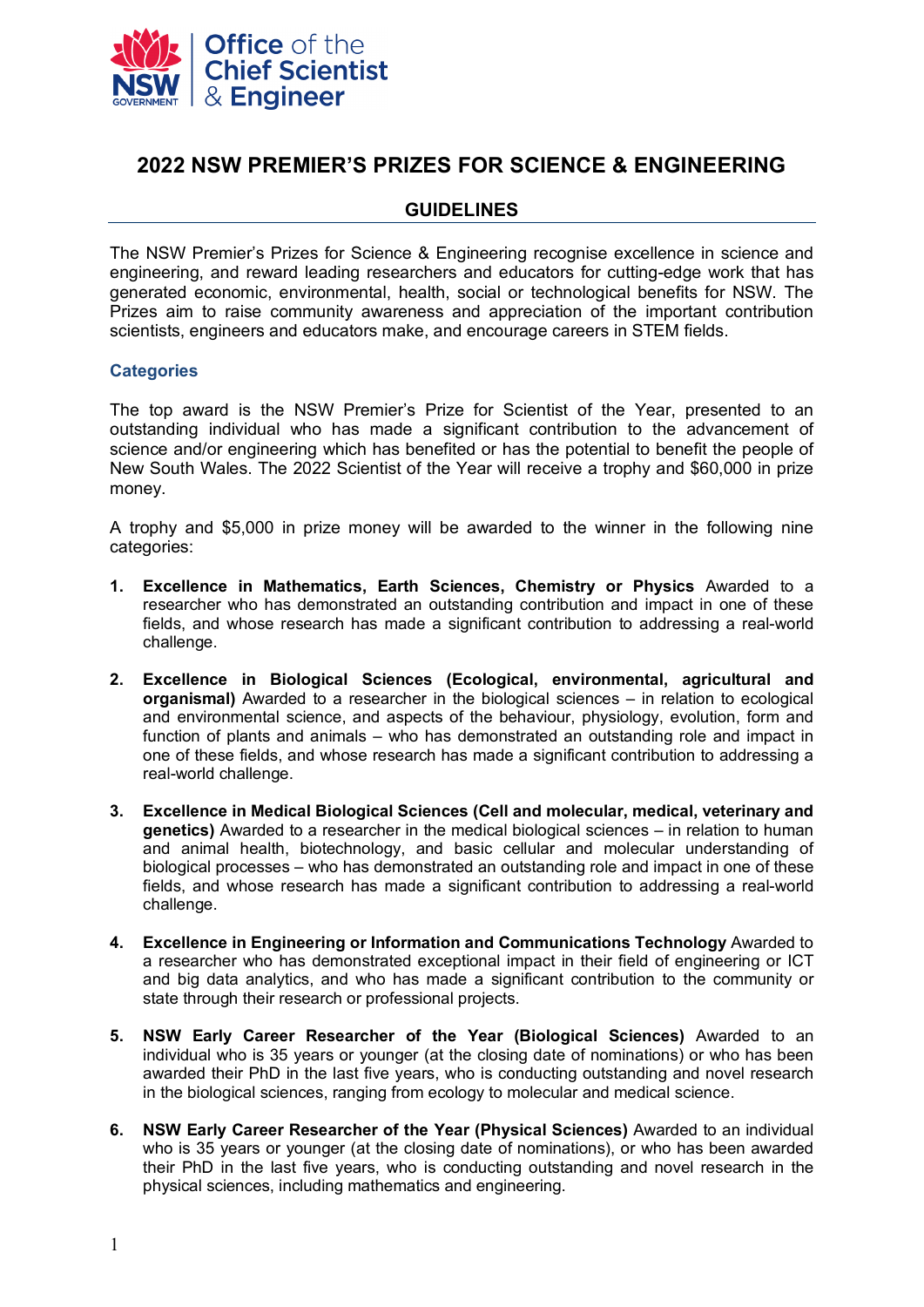

- **7. Leadership in Innovation in NSW** Awarded to an individual demonstrating excellence in leadership in the application of novel ideas and techniques to address challenges, solve problems and generate new knowledge for the benefit of New South Wales.
- **8. Innovation in NSW Public Sector Science and Engineering** Awarded to an individual from a NSW public sector agency who has contributed to innovative research or to finding solutions to challenges facing New South Wales, especially in transport and logistics, water, resources and energy, agriculture and other priority areas.
- **9. Innovation in Science, Technology, Engineering or Mathematics Teaching in NSW**  Awarded to a primary or secondary school teacher who has motivated and inspired students to become involved in student-centred learning, and whose work impacts on the science, technology, engineering or mathematics participation and performance of students in their school.

Please be aware that the categories are not exclusive and each nomination should be submitted under the category which correlates best with the nominee's field of expertise. The selection committee may at its discretion allocate the nomination to a more suitable category.

Prizes in categories 1-8 will be presented to individuals based on the excellence and impact of research which has been primarily conducted in the last five years. The nomination should clearly explain how the researcher's work has benefited New South Wales or the wider community, or how it has addressed a significant economic, environmental, health or technological challenge.

Nominees in category 9 must demonstrate an outstanding ability in leadership and innovative thinking in their contribution towards science or mathematics learning in NSW primary and secondary schools.

#### **Important Dates**

**Wednesday 18 May 2022**  Nominations open at 9am AEST

**Wednesday 22 June 2022**  Nominations close at 5pm AEST

**Wednesday 2 November 2022**  Awards Ceremony

# **Eligibility**

The 2022 NSW Premier's Prizes for Science & Engineering can only be awarded to individuals. Where the research has been a collaborative effort between two or more persons, you are encouraged to submit separate nominations outlining individual involvement in the research.

Eligibility for the 2022 NSW Premier's Prizes for Science & Engineering is limited to Australian citizens or permanent residents who have resided in NSW for at least five years up to and including the nomination deadline and who have performed the majority of the work being acclaimed while a resident and working in NSW.

Primarily work undertaken in the five years up to and including the nomination deadline will be considered for this year's Prizes.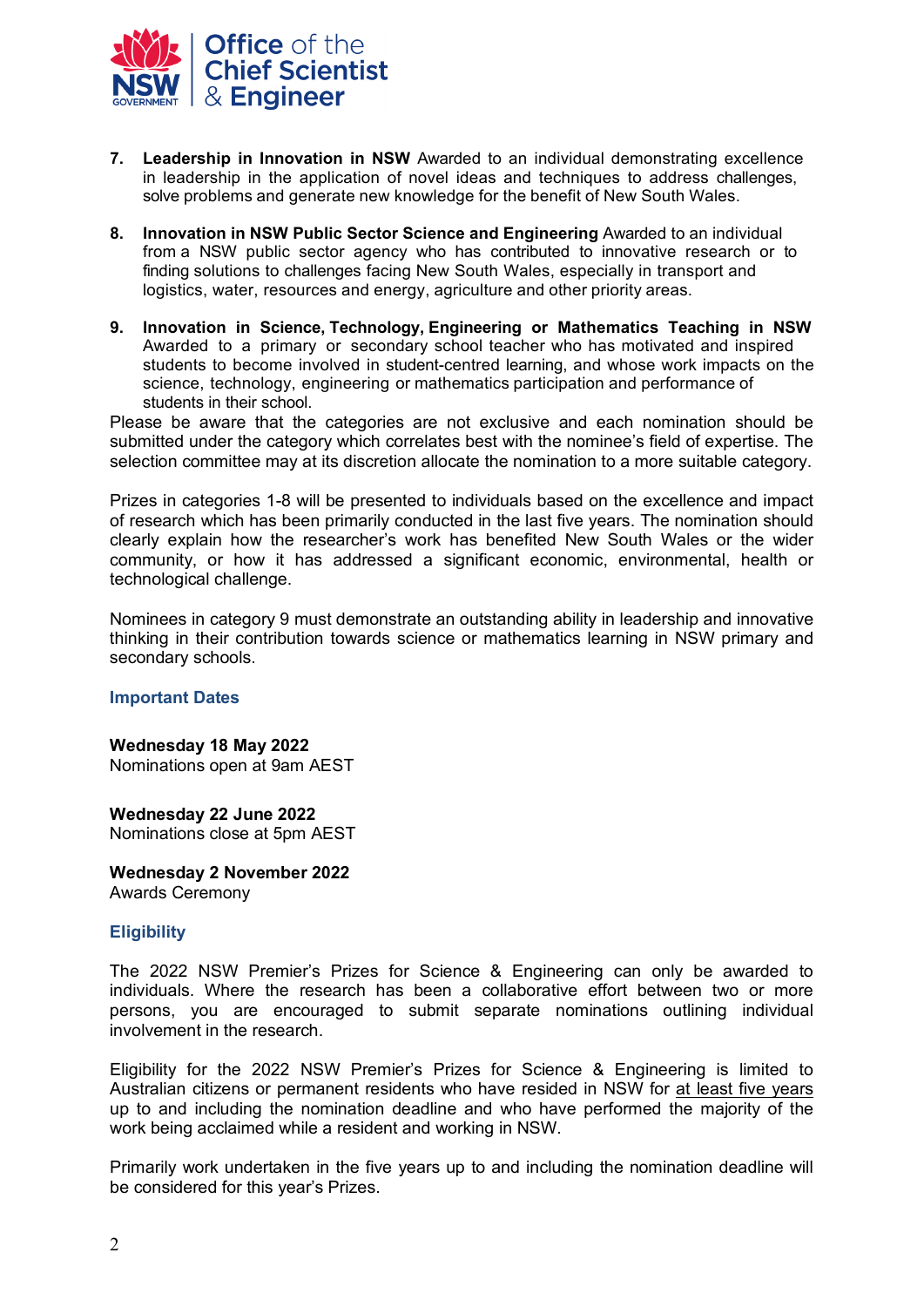

Allowance will be made for nominees whose carer responsibilities have necessitated a career break.

In addition to the above conditions, eligibility for category 9 for the *Innovation in Science, Technology, Engineering or Mathematics Teaching in NSW* award is limited to applicants who have been teaching at primary and/or secondary school level in NSW for a period of at least two years up to and including the nomination deadline. The nominee must be teaching in a NSW primary and/or secondary school at the time of nomination.

Previous unsuccessful applicants are strongly encouraged to reapply. Past recipients of any of the category awards will not be considered eligible for a Prize in the same category.

## **Nominations**

Each **nominator** must include:

- 1. A *Curriculum Vitae* of the Nominee. This should be **no more than five pages in length**, and include:
	- $\triangleright$  Full career details, including current and former appointments
	- $\triangleright$  A publication record listing important, impactful research, including the top five publications with citation metrics, h-index (*required for categories 1-8 only*)
	- $\triangleright$  A record of grants awarded
	- $\triangleright$  Contact details for three referees. Referees will be contacted if the panel requires further information or to verify any aspect of the nomination.
- 2. A completed nomination form, including a 250-word written statement for categories 1-8 explaining the the significance, impact and quality (include indicators) of the nominee's research, and explaining specifically how their achievements in science and engineering have translated into beneficial outcomes for the wider community of NSW; or, for category 9, a 250-word written statement explain how this teacher has contributed to innovative science or mathematics teaching methods, and how this has impacted on inspiring the students in the school.
- 3. A signed Declaration of Consent, to be completed by the Nominee

The **nominee/nominator** may also be asked by the judging panel to provide:

- 1. Proof of Australian citizenship or permanent residency (e.g. birth certificate, citizenship certificate, visa). Certified copies are allowed on the proviso that they are clearly legible and copies of identification pages of passports accompany any visas.
- 2. A signed Statutory Declaration asserting that the majority of research being acclaimed was performed in NSW and that the nominee has resided in NSW for at least five years, up to and including 22 June 2022 (for categories 1-8).

# **Closing date**

Nominations for the 2022 NSW Premier's Prizes for Science & Engineering **must be submitted by 5.00pm AEST on Wednesday 22 June 2022.** Late applications will not be considered.

Send one electronic copy of the nomination form with all relevant attachments to: **[premiers.prizes@chiefscientist.nsw.gov.au](mailto:premiers.prizes@chiefscientist.nsw.gov.au)** 

#### **Selection Process**

The Selection Committee is comprised of prominent members of the Australian science, technology and education sectors.